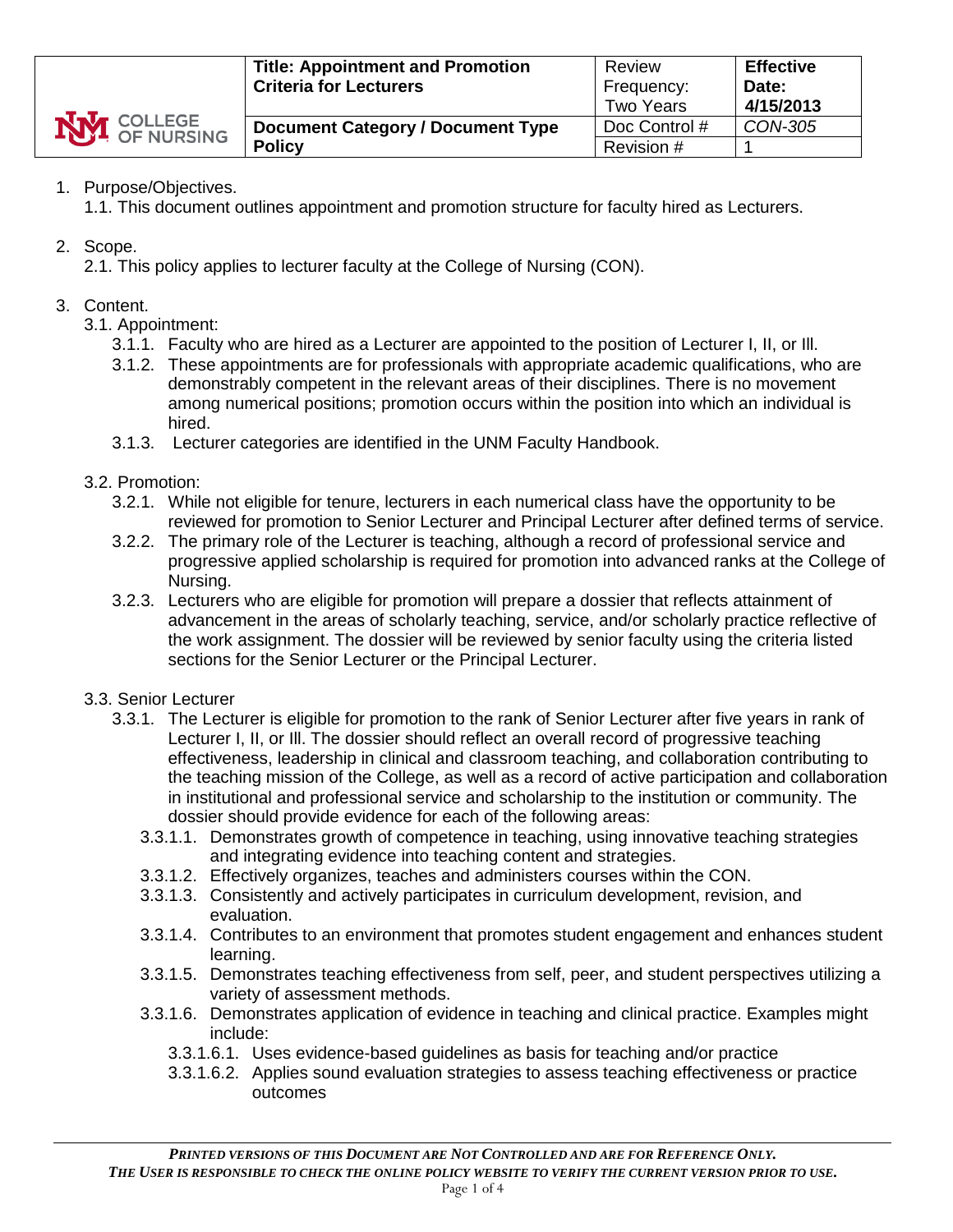- 3.3.1.7. Regularly participates in self-development activities related to teaching and scholarship. Examples might include:
	- 3.3.1.7.1. Attending conferences, meetings, workshops
	- 3.3.1.7.2. Participation in journal clubs
	- 3.3.1.7.3. Completion of academic course or progression in academic degree
- 3.3.1.8. Participates in scholarly projects individually or as a member of a project team. Examples might include:
	- 3.3.1.8.1. Grant contributions or full submissions for teaching, research, or practice projects
	- 3.3.1.8.2. Implementation of defined education, practice, or research project
	- 3.3.1.8.3. Evaluation of a practice or educational change
- 3.3.1.9. Participates as an individual or team member in the dissemination of scholarly work. Examples might include:
	- 3.3.1.9.1. Professional presentations at local, state, or national meeting or conference
	- 3.3.1.9.2. Author or contributor toward a book chapter, journal articles, blogs, instructor resource materials, etc.
- 3.3.1.10. A record of active participation and collaboration in institutional and professional service to the institution or community. Examples might include:
	- 3.3.1.10.1. Active participation in College, Health Science Center, or University committees, task forces, work groups, etc.
	- 3.3.1.10.2. Active participation in professional organizations, nonprofit organizations, etc. as a member or officer at local, national, or international levels.
	- 3.3.1.10.3. Active participation in community health improvement activities or projects.
- 3.3.2. Principal Lecturer
	- 3.3.2.1. The Senior Lecturer is eligible for promotion to the rank of Principal Lecturer after 11years of continuous service at the rank of Lecturer and Senior Lecturer. The dossier should reflect an overall record of progressive achievement in teaching effectiveness, collaboration and substantial contribution to the teaching mission of the College, as well as leadership in institutional and professional service, and applied scholarship. The dossier should provide evidence for each of the following areas:
		- 3.3.2.1.1. Demonstrates teaching mastery using pedagogical or curricular innovations and integration of evidence into teaching content and strategies.
		- 3.3.2.1.2. Demonstrates progressive leadership by coordinating courses and/or program elements.
		- 3.3.2.1.3. Actively leads curriculum development, revision, and/or program evaluation efforts to align with current trends and national standards.
		- 3.3.2.1.4. Promotes and supports the teaching mission and a climate of collegial cooperation and mentorship.
		- 3.3.2.1.5. Consistently demonstrates outstanding teaching effectiveness through selfassessment, formal assessment of new strategies implemented, peer and student assessment.
		- 3.3.2.1.6. Demonstrates progressive expertise in an area of applied scholarship. Examples might include:
			- 3.3.2.1.6.1. Serve as a consultant for education, practice, or research projects or initiatives
			- 3.3.2.1.6.2. Lead workshops or other educational activities related to content expertise
			- 3.3.2.1.6.3. Invitation as speaker or peer reviewer in area of content expertise
		- 3.3.2.1.7. Consistently leads and/or collaborates in scholarly projects. Examples might include:
			- 3.3.2.1.7.1. Submission of a grant for intramural or external funding
			- 3.3.2.1.7.2. Development or participation in development and evaluation of innovative teaching or practice change initiatives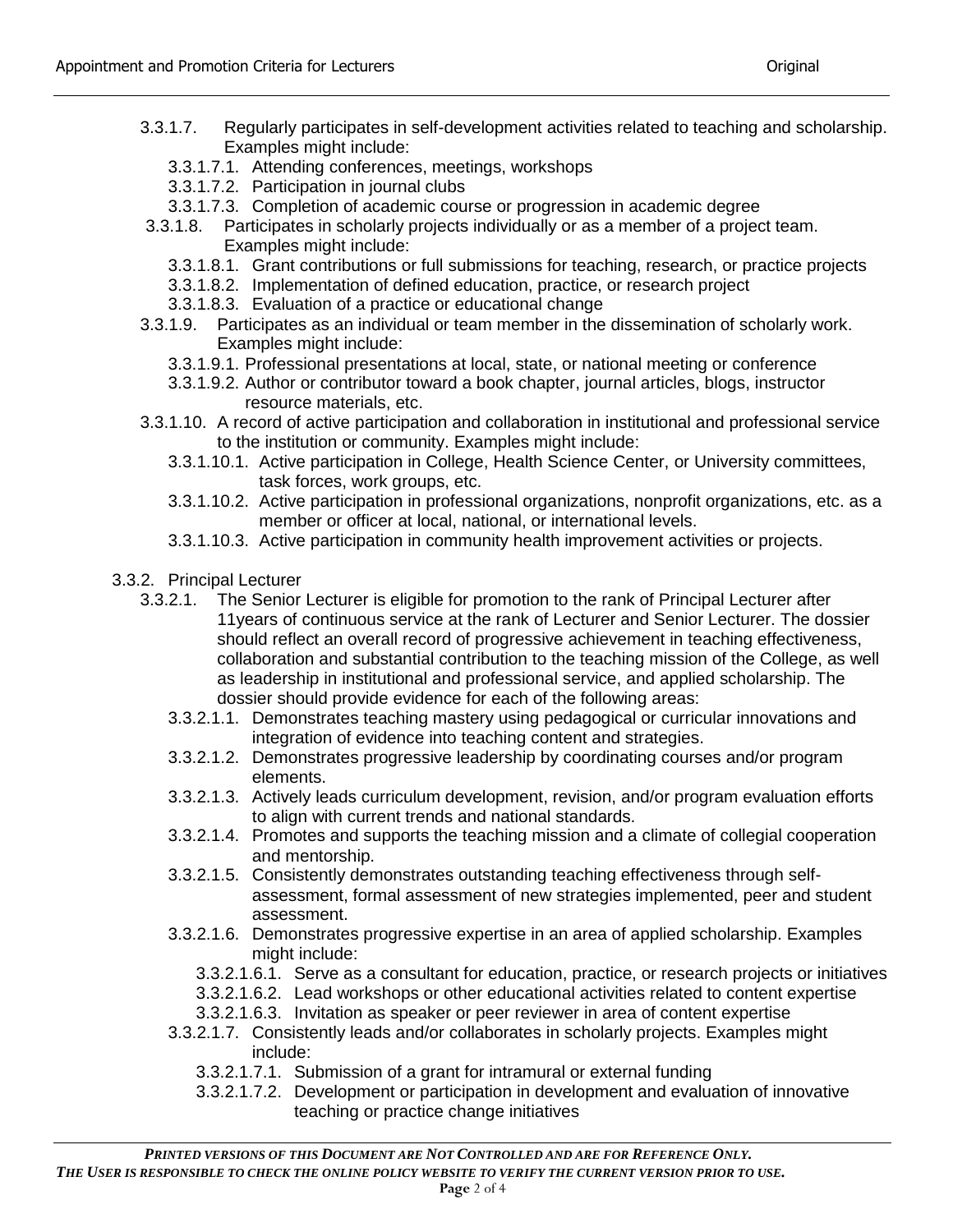- 3.3.2.1.7.3. Participation in expert panel for development of practice guidelines
- 3.3.2.1.7.4. Leadership or participation in quality improvement for teaching or practice 3.3.2.1.8. Dissemination of scholarly work. Examples might include:
	- 3.3.2.1.8.1. Professional presentations at local, state, or national meeting/conference
	- 3.3.2.1.8.2. First author or coauthor of book, book chapter, journal articles, blogs, test banks, instructor resource materials, etc.
- 3.3.2.1.9. A record of leadership in institutional and professional service. Examples might include:
	- 3.3.2.1.9.1. Assumes leadership roles in College, Health Science Center, or University committees, task forces, work groups, etc.
	- 3.3.2.1.9.2. Assumes leadership roles in professional organizations, nonprofit organizations, etc. as a member or officer at local, national, or international levels.
	- 3.3.2.1.9.3. Assumes leadership roles in community health improvement activities or projects.

## 4. Responsibilities.

| <b>RESPONSIBILITIES</b>     |                                          |  |  |
|-----------------------------|------------------------------------------|--|--|
| <b>Position/Title/Group</b> | <b>Requirements/Expectations/Duties</b>  |  |  |
| <b>CON Faculty</b>          | Responsible for adherence to this policy |  |  |
|                             |                                          |  |  |
|                             |                                          |  |  |

- 5. Records Applicability/Retention
	- 5.1. "Documentation related to this policy will be maintained in accordance with UNM Administrative Policies and Procedures, UAPPM Policy 6020, and applicable requirements of the New Mexico Public Records Act, N.M.S.A § 14-3-1 et. seq."
- 6. External Reference(s). 6.1. None
- 7. Internal Reference(s).

7.1. UNM Faculty Handbook:<https://handbook.unm.edu/> 7.2. UNM UAPPM Policy 6020:<https://policy.unm.edu/university-policies/6000/6020.html>

8. Definitions.

8.1.

9. Key Words.

9.1. Appointment, promotion, lecturers

10. Attachments.

10.1. None

11. Approval Authority.

| <b>APPROVAL and Information</b> |                                                        |                                             |          |  |
|---------------------------------|--------------------------------------------------------|---------------------------------------------|----------|--|
| <b>Item</b>                     | <b>Contact Information</b>                             | Approved/<br><b>Date</b><br><b>Reviewed</b> |          |  |
| <b>Document Owner</b>           | College of Nursing Faculty                             |                                             |          |  |
| <b>Committee</b>                | <b>College of Nursing Faculty</b>                      |                                             | Approved |  |
| <b>Official Approver</b>        | Nancy Ridenour, Dean and Professor, College of Nursing |                                             |          |  |